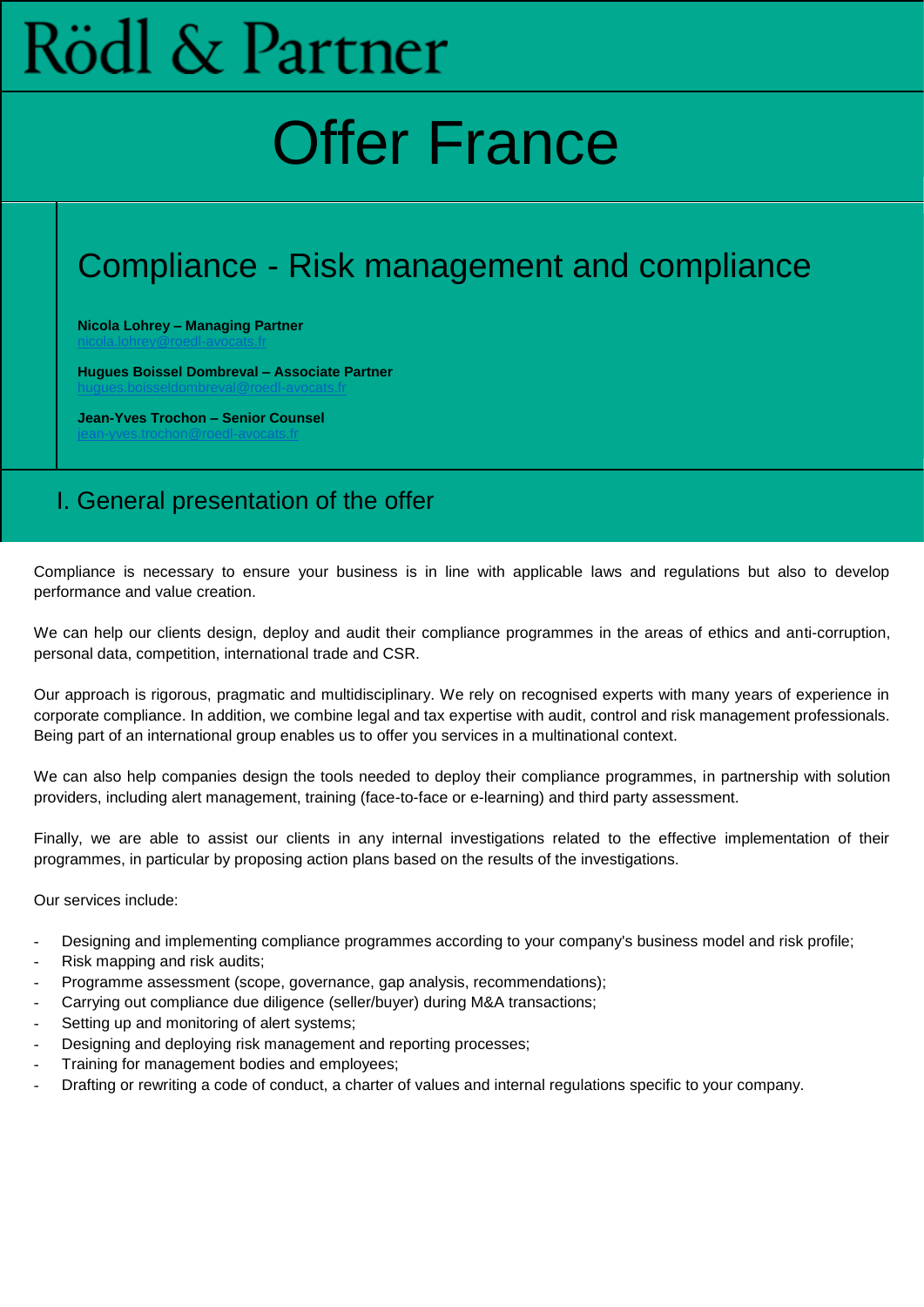#### II. Anti-bribery compliance

Article 17 of the French Sapin II law of 19 December 2016 requires companies with a turnover of more than 100 million euros and more than 500 employees to set up a system for preventing, detecting and remedying corruption within all the group's subsidiaries in France and also in its subsidiaries abroad. The implementation of this system is monitored by the Anti-Corruption Agency (AFA) created by law, which carries out numerous controls. In the event of non-compliance with the provisions of the law, the directors and the company itself may be fined by the Sanctions Committee of the AFA.

Such a scheme is intended to apply within all enterprises, including SMEs and TWAs below the thresholds of Article 17,

The law was supplemented by Recommendations published by the AFA in 2017 and revised in January 2021. Companies that comply with the provisions of these Recommendations benefit from a presumption of compliance with Article 17.

This compliance scheme rests on 3 pillars, namely :

- 1. The commitment of the management;
- 2. A mapping of the risks of the company's exposure to external solicitations for the purpose of corruption;
- 3. Risk management procedures.

A compliance programme should also include appropriate policies and procedures (gifts and entertainment, lobbying, third party evaluation, conflicts of interest, sponsorship & patronage, etc.).

The purpose of such a system is to prevent and detect possible acts of corruption in order to remedy them.

In addition, the law provides for the possibility for companies to enter into a DPA-like agreement (public interest judicial agreement, in French : CJIP) when corruption is discovered to avoid long and expensive trials. In return for a waiver of criminal proceedings by judicial authorities, companies must agree to pay a fine that may not exceed 30% of their turnover. The scope of offences that may give rise to a CJIP also covers tax fraud offences and has recently been extended to environmental offences (law of 24 December 2020).

The law also provides for:

- An obligation to set up alert systems, beyond anti-corruption alerts, for companies with more than 50 employees;
- the protection of whistleblowers;
- transparency obligations, including declarations of lobbying actions.

We can assist companies in the implementation and monitoring of their anti-corruption compliance systems, both in France and in subsidiaries located outside of France:

- Developing, implementing and monitoring anti-corruption programmes;
- Performing risk mapping:
- Assessment of the internal audit and control system related to the prevention and detection of corruption risks (work carried out by Financial Auditors):
	- accounting entries properly justified and documented
	- proper execution of first and second level anti-corruption accounting controls
	- Assessment of the adequacy and effectiveness of governance: resources allocated, compliance with business requirements, effective implementation and maintenance.
	- Assessment of the integrity of third parties (customers, first tier suppliers and intermediaries):
		- Identification of third parties and collection of information
		- Creation of groups of third parties by risk profile
		- **EXEC** Appropriate due diligence measures to be deployed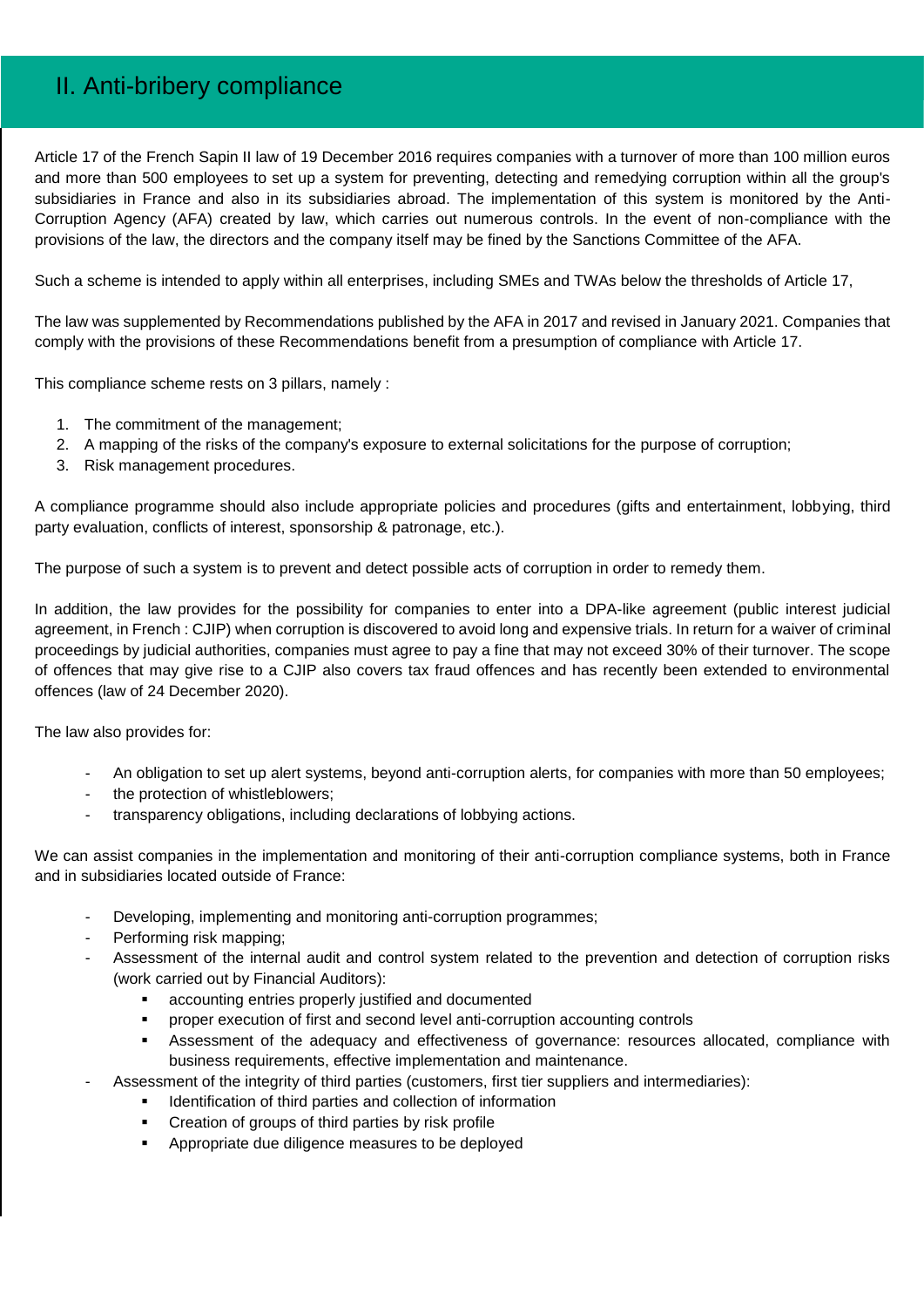- Drafting of codes of conduct, policies and dedicated procedures (e.g. gifts and invitations, conflicts of interest, etc.);
- Training programmes, including e-learning;
- Third party due diligence programmes (suppliers, customers, intermediaries) ;
- Setting up and monitoring of alert systems;
- Conducting evaluations and audits of anti-corruption compliance programmes;
- Reviewing contractual clauses and general terms and conditions of sale and purchase ;
- Carrying out compliance due diligence (seller/buyer) during merger and acquisition transactions;
- Advising on the organisation and governance of the compliance function;
- Preparing and assisting with AFA controls ;
- Assisting in the event of investigations by the judicial authorities.

- Assistance in setting up compliance programmes for companies subject to the Sapin II law (mapping of corruption risks and other pillars of the law);
- Assistance in defining the governance of a programme (anti-corruption and other themes): roles and responsibilities of actors, comitology, governance bodies, reporting, control plans, etc. );
- Development of dedicated policies and procedures (conflict of interest, gifts and invitations, third party evaluation, lobbying, etc.);
- Assistance to a group in the context of an AFA audit;
- Extensive assistance on the compliance aspects of a foreign JV subsidiary of an international group, following allegations of corruption against the local partner: reputation survey, internal survey with interviews of employees concerned, forensic analysis of emails over several years with the help of an external service provider, proposal of a remediation plan to the Group's Board of Directors;
- Deployment of a Compliance programme in the various units of an industrial group's region: review of existing programmes, definition of a new programme, adaptation to local constraints (regulatory and linguistic), training of local teams, monitoring of implementation;
- Definition and implementation of action plans and corrective measures, following internal audit assignments, in coordination with the Group's internal audit and internal control teams ;
- Assistance to the foreign subsidiary of an industrial group, faced with situations of racketeering of its activities by armed groups, as well as requests for "contributions" from state authorities;
- Conducting internal investigations (suspicions of fraud and corruption) in several companies, in particular concerning members of the executive committee (CEO, head of legal affairs) of foreign subsidiaries of an industrial group: verification of the reality or otherwise of the allegations, conducting interviews, forensic analyses, proposals for remedial action.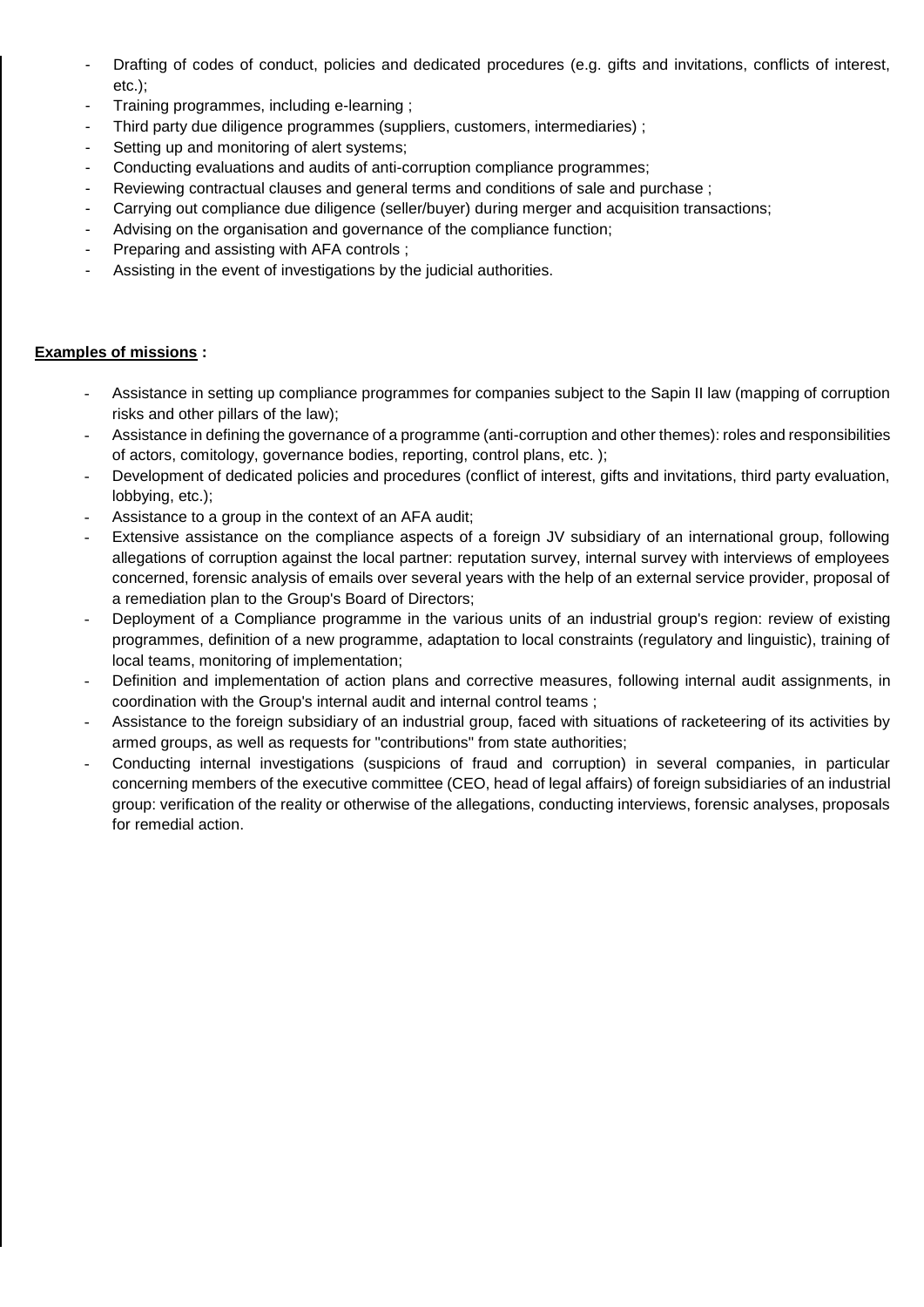## III. Compliance with data protection regulations

The increasing digitisation of activities of public and private bodies is constantly renewing the problems relating to the conformity of personal data processing.

In the event of infringement, organisations face penalties of up to €20 million in fines or 4% of worldwide turnover, but also risks in terms of image and reputation. In France, the processing of personal data is governed by a binding legal framework: the General Data Protection Regulation ("GDPR") (in France, "RGPD") and the Data Protection Act of 6 January 1978 as amended.

At a global level, many countries outside the European Union are gradually introducing the concepts of the GDPR. It is therefore essential for organisations operating in France and abroad to integrate GDPR compliance into all their "business" processes and to ensure that this compliance is maintained over time.

We support our clients in this matter thanks to an international network of specialised teams:

- Legal audit of the conformity of personal data processing operations;
- Establishment of registers of personal data processing activities;
- Preparation of data protection impact assessments;
- Drafting of DPAs (Data Protection Agreements), charters, privacy policies, codes of conduct, etc.;
- Framework for cross-border flows of personal data;
- Management of relations with subcontractors (conformity assessment, negotiation and drafting of contracts);
- Employee training and awareness-raising;
- Complaints management and assistance in case of complaint to the CNIL (French Data Protection Authority);
- Day-to-day assistance to the Data Protection Officer (DPO) and staff in charge of data protection;
- On-site or remote assistance in the event of a CNIL inspection;
- Advice and assistance in the context of data breach notifications to the CNIL (French Data Protection Authority);
- Advice and assistance in the context of litigation before the restricted formation of the CNIL (French National Commission for Information Technology and Civil Liberties);
- Advice and legal assistance in the event of a breach of information system security (hacking, intrusion, accidental leakage, electronic fraud etc.).

- Assistance in setting up compliance programmes with the RGPD and the French Data Protection Act (mapping of personal data processing, establishment of registers of personal data processing activities).
- Definition and implementation of action plans and corrective measures in coordination with the internal teams of a group;
- Assistance in defining the governance of a DMP compliance programme (roles and responsibilities of the DPO and other actors, comitology, governance bodies, reporting, control plans, etc.);
- Development of dedicated policies and procedures (data subject information policy, privacy policies, security policies, data breach management policies etc.);
- Assistance in the context of a CNIL audit;
- Training of DPOs and data protection officers and raising staff awareness.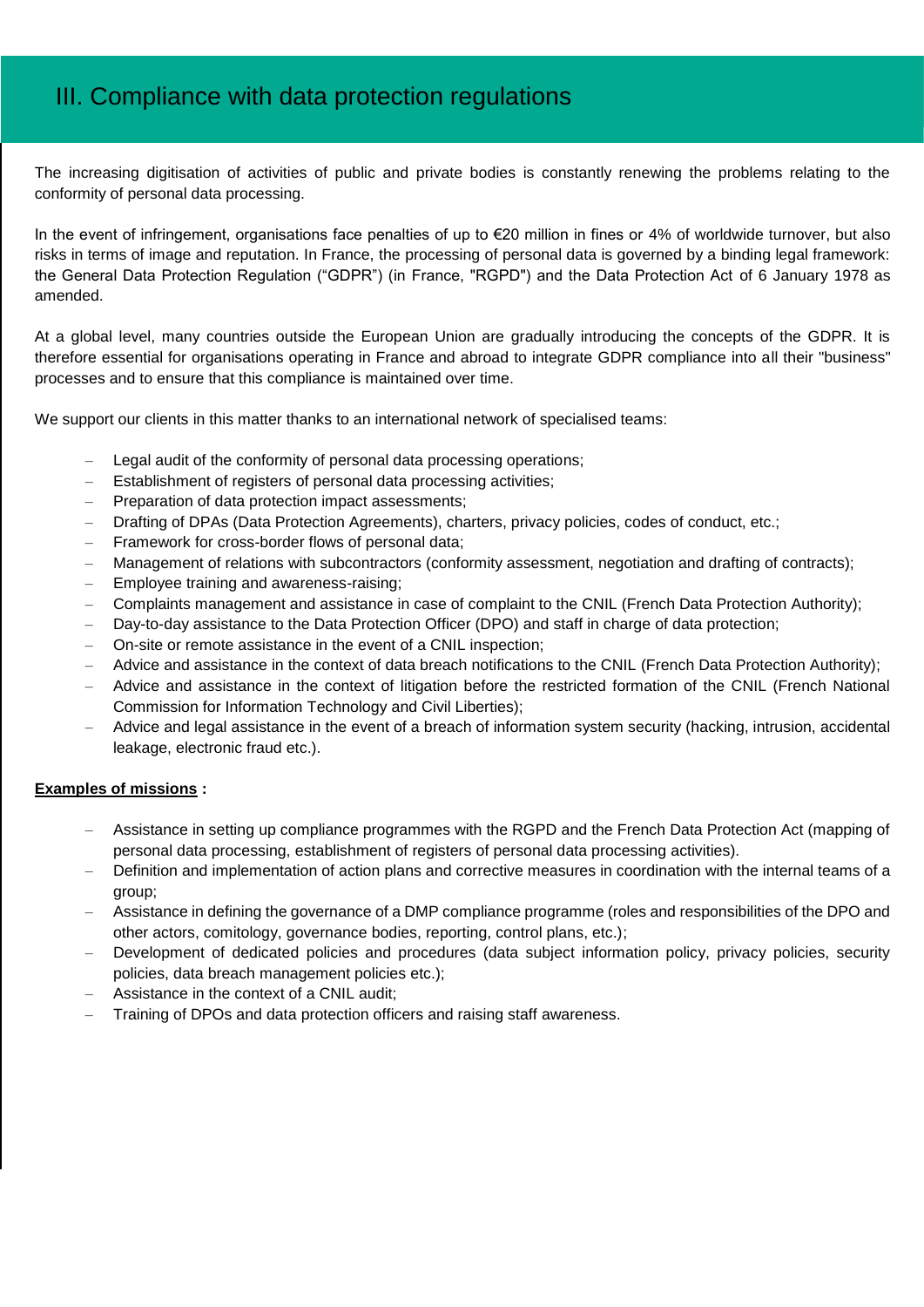## IV. Anti-trust compliance

Companies are encouraged to implement compliance programmes with the competition rules in order to prevent, detect and, if necessary, remedy violations of the competition rules (cartels, concerted practices, exchange of sensitive information, socalled vertical restrictions, etc.).

While the establishment of an antitrust compliance programme is not an obligation as such, the absence of such a programme constitutes an aggravating factor in the eyes of the competition authorities in the event of an infringement.

In January 2021, the French Competition authority published a notice indicating that it wished to resolutely promote corporate antitrust compliance procedures, based on the conclusions of a working group which was submitted to it in December 2020 (NB: Jean-Yves Trochon, Senior Counsel of Rödl & Partner Avocats, was one of the members of this working group).

As competition rules are particularly complex and evolving, it is essential that companies implement such arrangements. In doing so, they can guide the behaviour of their employees to avoid infringements in France and abroad. Companies can also benefit from reductions in fines or even immunity in the event of infringements (leniency programmes, settlements). Similarly, antitrust compliance procedures provide a secure framework for the conclusion of complex commercial contracts involving competition issues (JVs, distribution agreements, relations with competitors, etc.) or during M&A transactions. Indeed, the negotiation of such transactions is a phase that is closely monitored by the competition authorities.

Penalties for the offending companies are particularly high. The rules of EU competition law are applicable in EU countries and provide for fines of up to 10% of worldwide turnover.

We can assist companies in the implementation and monitoring of their antitrust compliance systems, both in France and in the group's subsidiaries located abroad:

- Design, implementation and monitoring of antitrust programmes (outside or as part of antitrust proceedings);
- Drafting of dedicated programmes, policies and procedures (Do's and Dont's, conduct in the event of investigations by competition authorities, etc.) for companies or trade associations;
- Evaluation of competition risks, through the elaboration of a mapping of such risks;
- Training programmes, including antitrust e-learning;
- Conducting evaluations and audits of antitrust compliance programmes;
- Assistance in the event of investigations by the competition authorities.

- Design and assistance in the implementation of an antitrust compliance programme around the world;
- Merger notifications to numerous competition control authorities (French, European and international); interactions with these authorities, in particular on remedial proposals in order to obtain the agreement of the authorities to the notified operation;
- Conducting "Mock dawn-raids" (putting employees in a situation in the event of raids by the competition control authorities) in various French and international companies;
- Creation and deployment of in-house training programmes in competition law: via e-learning and live, aimed at a variety of audiences: members of the executive committee, lawyers, sales teams, other employees.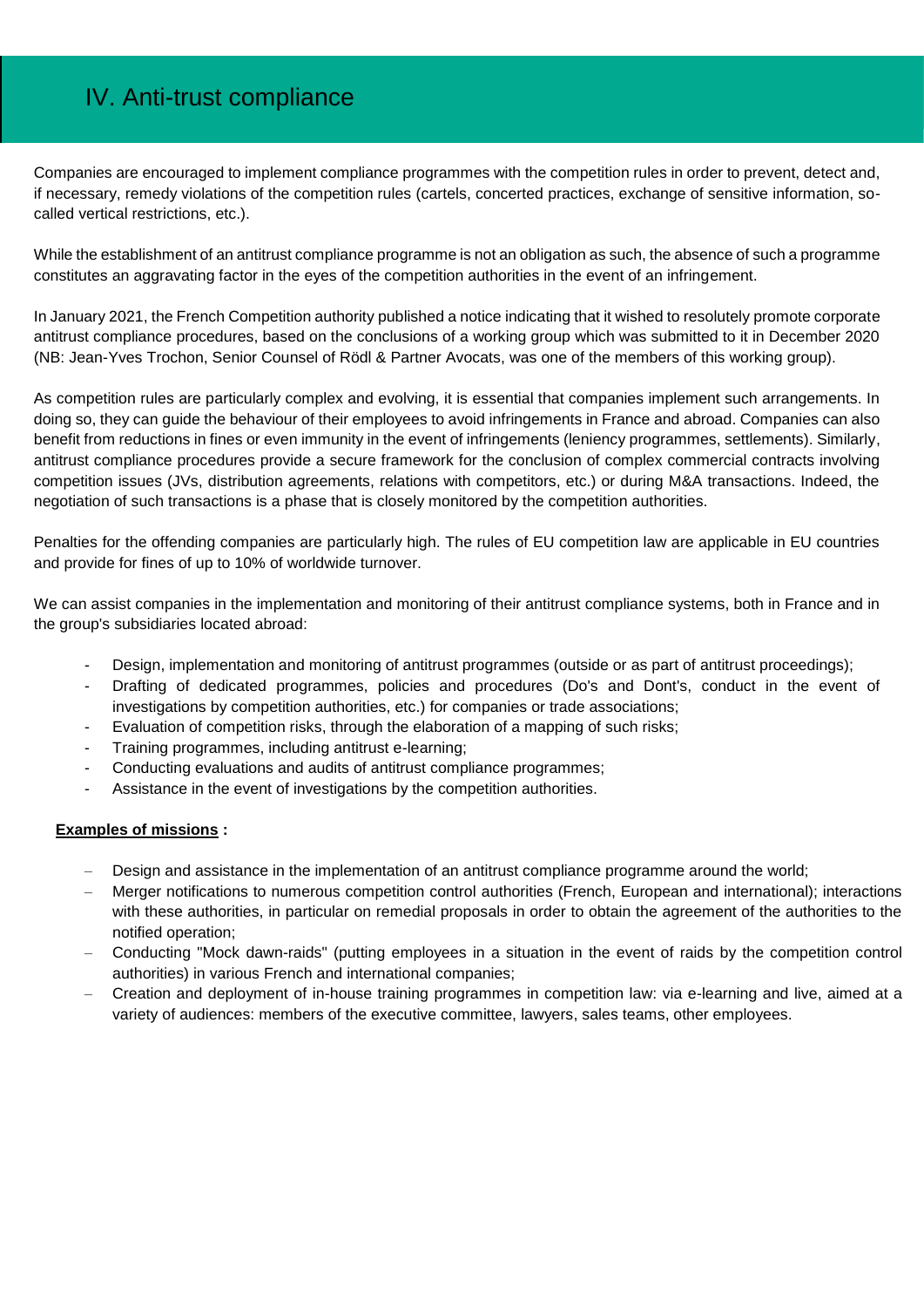## V. Trade Compliance (sanctions-embargoes, export control)

Companies are facing increasing risks in their international operations.

Indeed, trade compliance regulations are characterised by their complex and evolving nature and are subject to extraterritorial application by certain jurisdictions, primarily the United States.

Significant sanctions can be imposed by US authorities (OFAC) and other authorities around the world for violations of sanctionsembargo programmes (US, EU, UN) and export control rules. They therefore require the establishment of programmes adapted to the risks and business models of companies, depending in particular on their location and export zones. These programmes must enable them to ensure that their products and services do not involve persons (natural or legal) or countries under sanctions.

These programmes must be linked to other company programmes, in particular the anti-corruption compliance programme, which requires due diligence by third parties similar to the Trade Compliance programme (due diligence concerning shareholders, ultimate beneficiaries, politically exposed persons, etc.).

We can assist companies in the implementation and monitoring of their Trade Compliance systems, both in France and in the group's subsidiaries located abroad:

- Design, implementation and monitoring of Trade Compliance programmes;
- Assessments and audits of Trade Compliance programmes;
- Drafting of dedicated policies and procedures (lists of countries under monitoring, export controls, etc.);
- Training programmes, including e-learning;
- Third party due diligence programmes (suppliers, customers, intermediaries);
- Review of contractual clauses and general terms and conditions of sale and purchase;
- Carrying out compliance due diligence (seller/buyer) during merger and acquisition transactions;
- Assistance in the event of investigations by administrative or judicial authorities.

- Assistance to a multinational group in the development of a Trade Compliance programme (compliance with the rules on sanctions-embargoes, export control rules, control of operations to countries and persons under sanctions);
- Evaluation of the governance of a Trade Compliance programme (roles and responsibilities of the actors and governance bodies).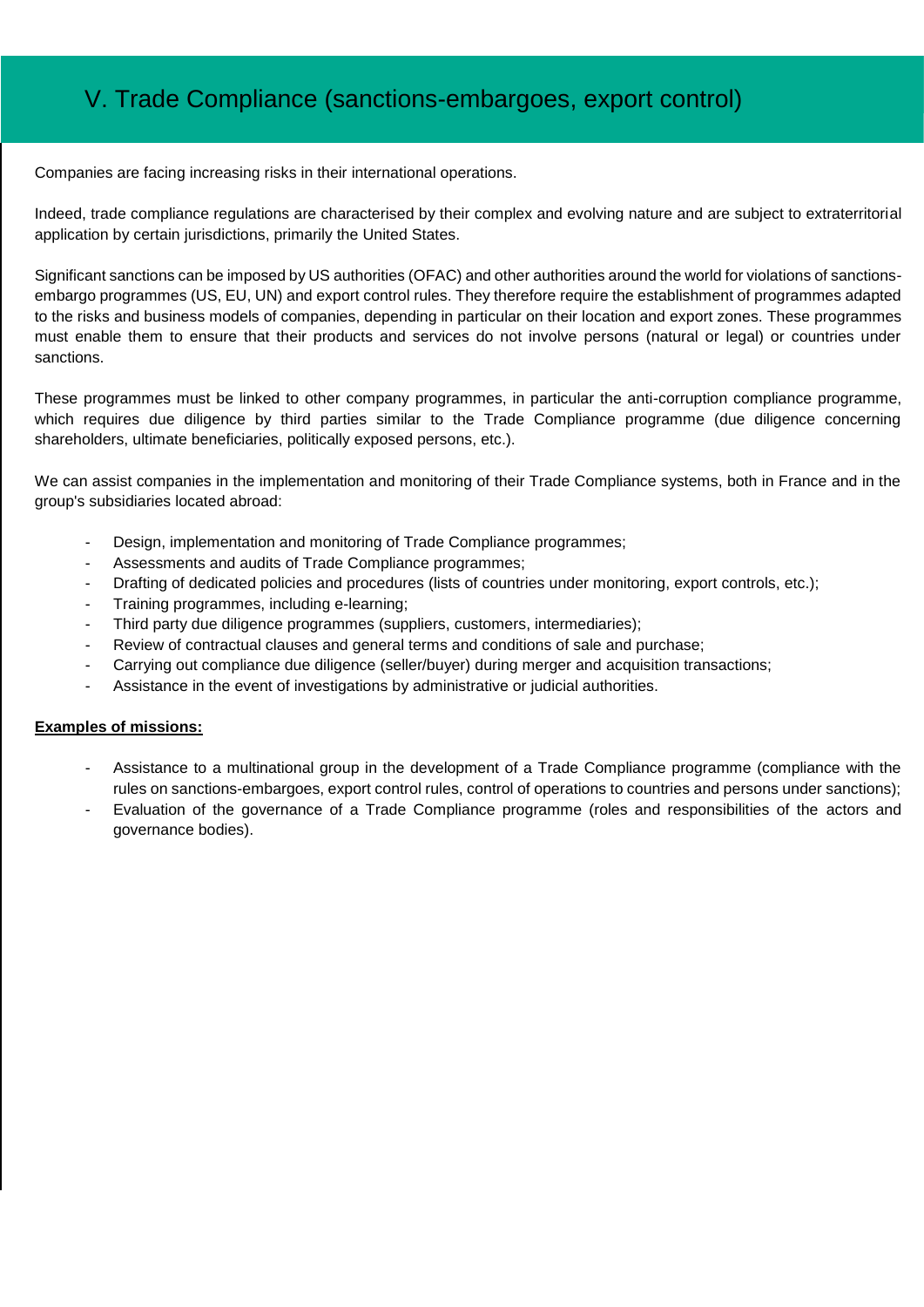## VI. Compliance Vigilance / Human Rights Programme

Law n°2017-399 of 27 March 2017 relating to the duty of vigilance of parent companies introduced a new legal framework enabling the French authorities to hold companies accountable for their impact. It is largely inspired by the UN guidelines.

The objectives of this law are to:

- Increase the liability of multinational companies;
- prevent serious incidents of human rights violations or environmental damage in all countries;
- allow any person who can prove an interest in acting to engage the responsibility of the perpetrator, with a duty to compensate the prejudice that the performance of these obligations would have avoided.

The law of 27 March 2017 requires eligible companies to implement a risk mapping and vigilance plan to prevent the risks of serious violations of human rights and fundamental freedoms, the health and safety of persons and the environment, resulting from the activities of the company. This obligation also applies to its controlled companies, directly or indirectly, as well as to the activities of its subcontractors or suppliers.

More specifically, the law states that the vigilance plan must include 5 measures:

- a risk mapping ;
- the establishment of procedures for the regular assessment of the situation of subsidiaries, subcontractors or suppliers with which the parent company or the ordering company has an established commercial relationship;
- Appropriate actions to mitigate risks or prevent serious harm;
- a procedure for alerting and collecting alerts established in consultation with the trade union organisations;
- a system for monitoring the measures and evaluating their effectiveness.

This law should be the subject of a European directive in 2021 and of a law in Germany ("Lieferkettergesetz" project).

Moreover, compliance with the rules of social law is a major challenge given its evolving and often complex nature. Thus, issues relating to the fight against discrimination and harassment, the secondment of employees, health and safety at work, delegation of powers and, more generally, compliance with a harmonious working environment are compliance issues in view of the risks incurred, particularly criminal risks.

Accordingly, companies, including SMEs and TWAs, must put in place systems to prevent their risks, especially when they operate outside Europe.

Such a programme could usefully be embedded in the company's CSR policy, where it exists. We can assist companies in implementing and monitoring their "Vigilance" compliance systems, both in France and in the group's subsidiaries located abroad:

- Drawing up a CSR risk map and identifying the players (staff representatives, employees, occupational physician, labour inspector, etc.);
- Setting up procedures for the regular assessment of the situation of subsidiaries, subcontractors or suppliers with which the parent company or the ordering company has an established commercial relationship:
- Appropriate actions to mitigate risks or prevent serious harm;
- Alert procedure and collection of alerts established, where appropriate, in consultation with the trade union organisations;
- Mechanism for monitoring the measures and evaluating their effectiveness;
- Training programmes, including e-learning;
- Conducting evaluations and audits of CSR compliance programmes;
- Review of contractual clauses and general terms and conditions of sale and purchase;
- Carrying out compliance due diligence (seller/buyer) during merger and acquisition transactions;
- Integration of employment law issues in compliance programmes.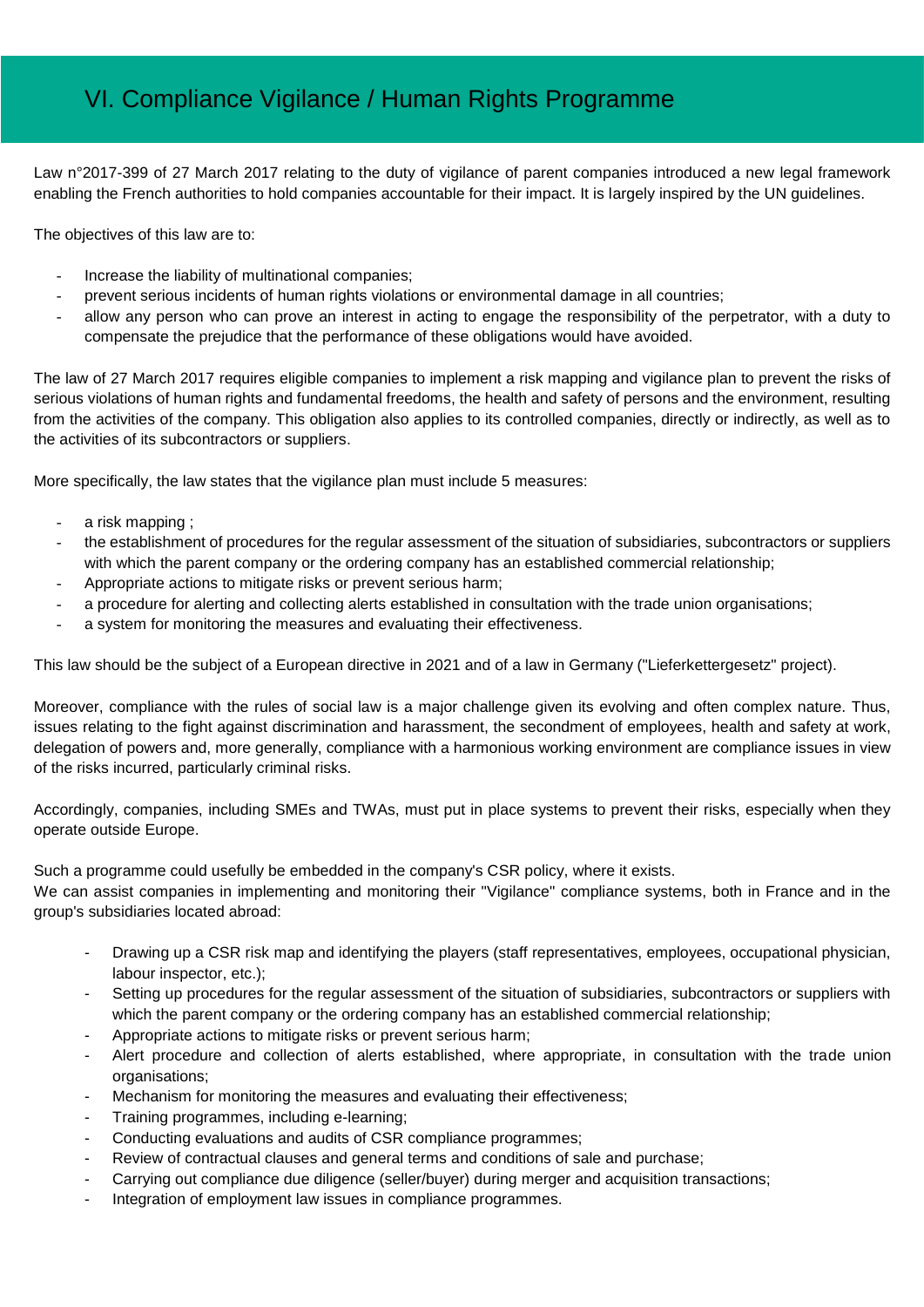- Assistance to the foreign subsidiary of an industrial group, following allegations of child labour: verification of the allegations, conduct of internal interviews, preparation of a defence plan;
- Assistance to several companies in the context of complaints received for harassment: internal investigation (with the assistance of external service providers), dismissal procedure for serious misconduct and subsequent litigation;
- Assistance to several companies in the context of psychosocial surveys enabling them to "deny" acts of discrimination or harassment that have been wrongly or wrongly reported.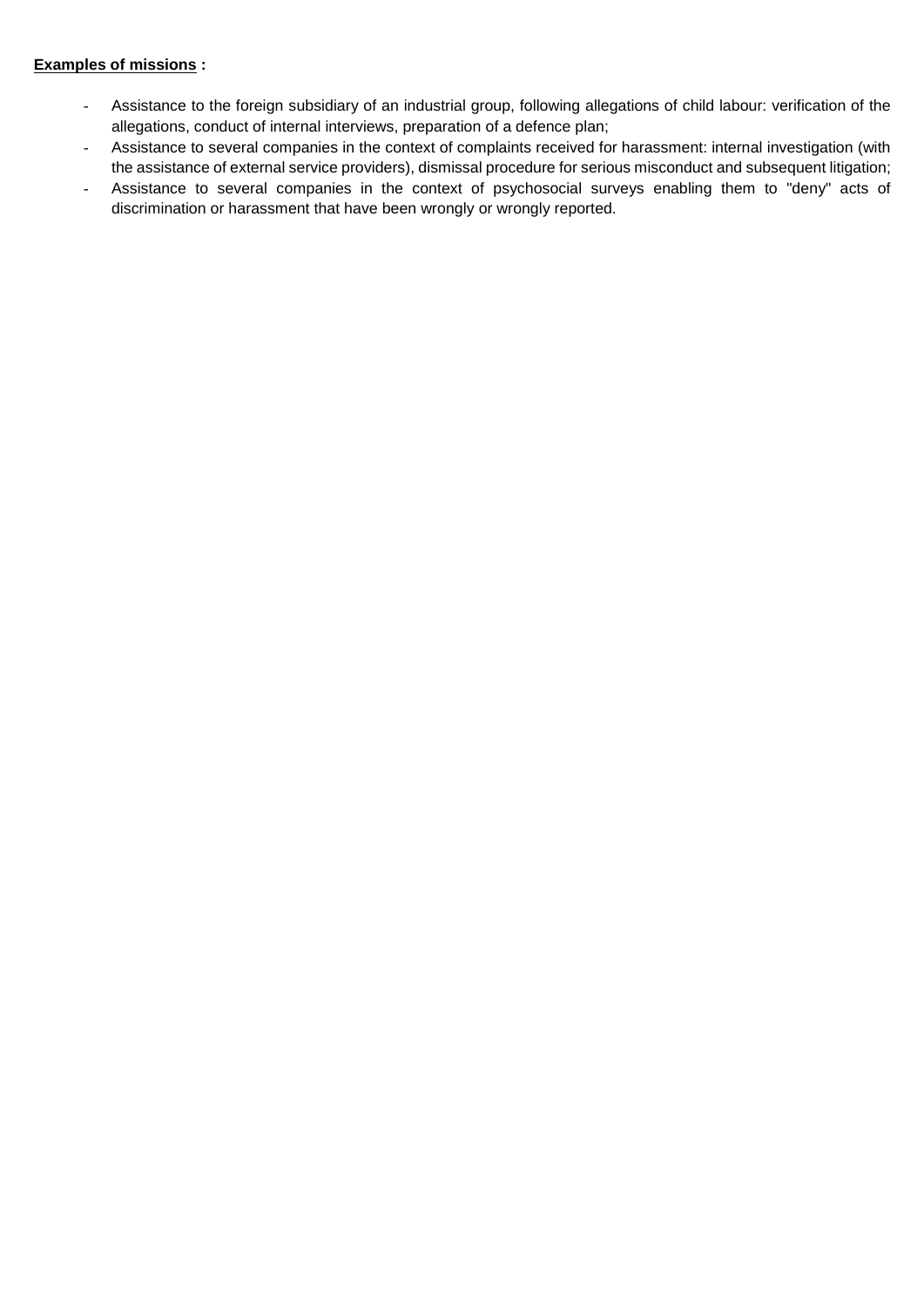## VII. FISCAL COMPLIANCE

The implementation of tax compliance programmes is essential due to the multiplication of tax standards and the complexity they generate.

These programmes have a double advantage:

- minimise the risk of tax adjustments and sanctions;
- improve company management by applying legal measures to reduce the tax burden.

While the establishment of tax compliance programmes is not an obligation as such, the absence of such programmes may prove to be an aggravating factor in the eyes of the tax authorities in the event of controls and infringements.

In addition to the traditional civil and criminal liability, the tax authorities may request that the director be held jointly liable with the company for tax matters. By virtue of article L. 267 of the Book of Fiscal Procedures, a manager who has, in the course of his/her mandate, committed repeated breaches of tax obligations relating to taxes and duties whose collection is rendered impossible can only escape such a conviction if he/she demonstrates either that the causes of the impossibility of collection are multiple or that his/her breaches are not serious.

Case law shows a strict application of this tax liability, without taking into account the personal situations of managers and companies. Judges call into question the liability of the manager even when they are clearly not fraudsters but people who have been overwhelmed by the situation.

In order to manage risks, we can assist companies in the implementation and monitoring of their tax compliance systems:

- Development, implementation and monitoring of "Tax Compliance" systems;
- Drafting of dedicated policies and procedures (Do's and Dont's, control and correction procedures, conduct in the event of a tax audit, etc.);
- Evaluation of risks in terms of tax audits, through the elaboration of a mapping of such risks (principal rights, interest, penalties);
- Training programmes, including tax e-learning;
- Diagnosis and assistance with the certification of the devices implemented:
- Assistance in the event of a tax audit.

- Development and assistance in the deployment of a global tax compliance programme;
- Preparation, implementation and follow-up of tax declarations (corporate income tax, VAT, specific tax);
- Drawing up a typology of risks in the company with a view to auditing (VAT, DAC 6, transfer pricing, etc.);
- Implementation of a Tax Compliance Management System: based on a previously established risk matrix, the Tax CMS makes it possible to define the principles and measures aimed at limiting the risks of tax non-compliance and to define the roles and responsibilities of each party involved;
- Creation and deployment of in-house tax training programmes: via e-learning and live, for a variety of audiences: members of the executive committee, lawyers, accountants, other employees, etc.